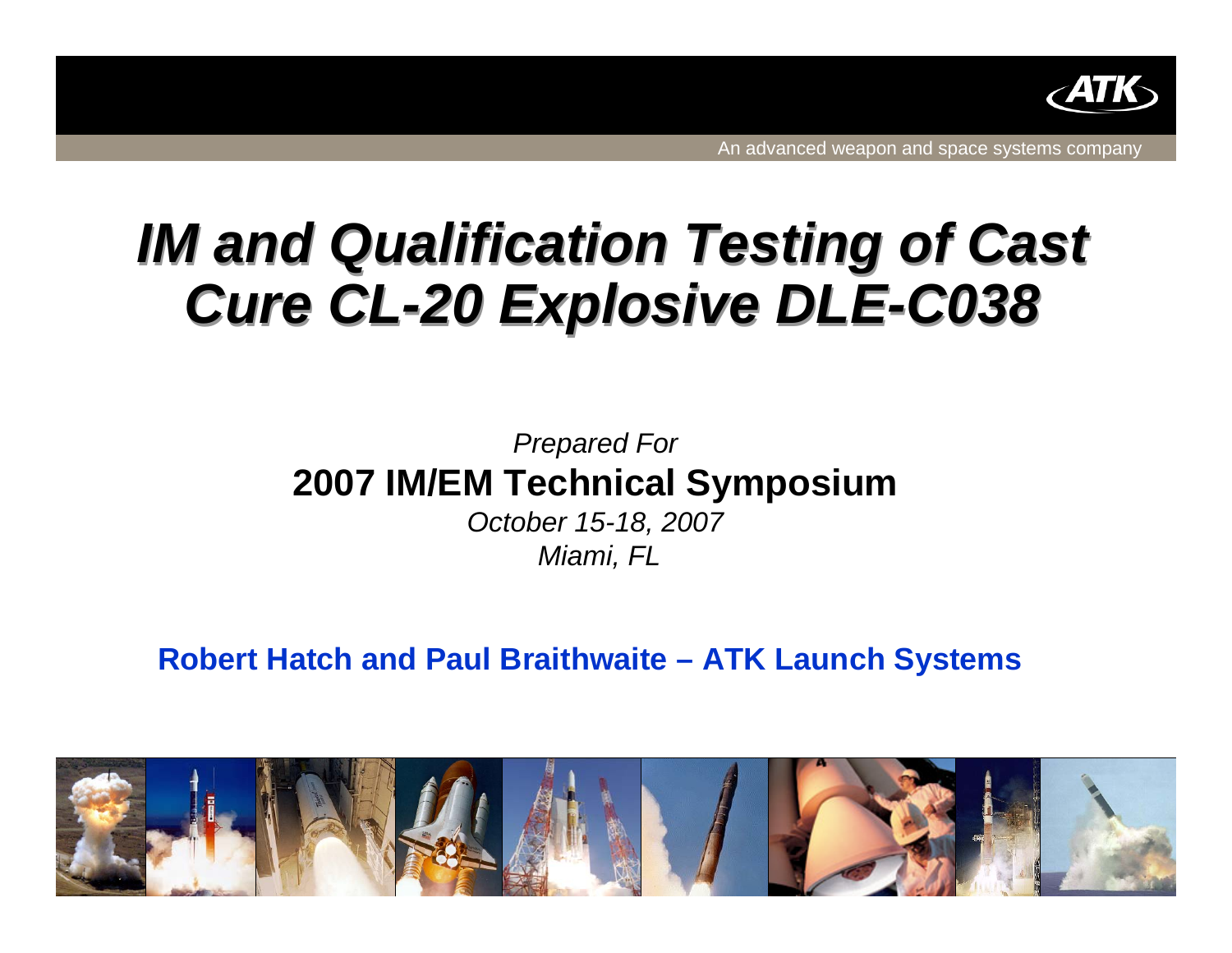



- Background and Objectives
- Theoretical Performance
- Formulation Overview
- IM Response
- Status of Aging and Qualification Testing
- Summary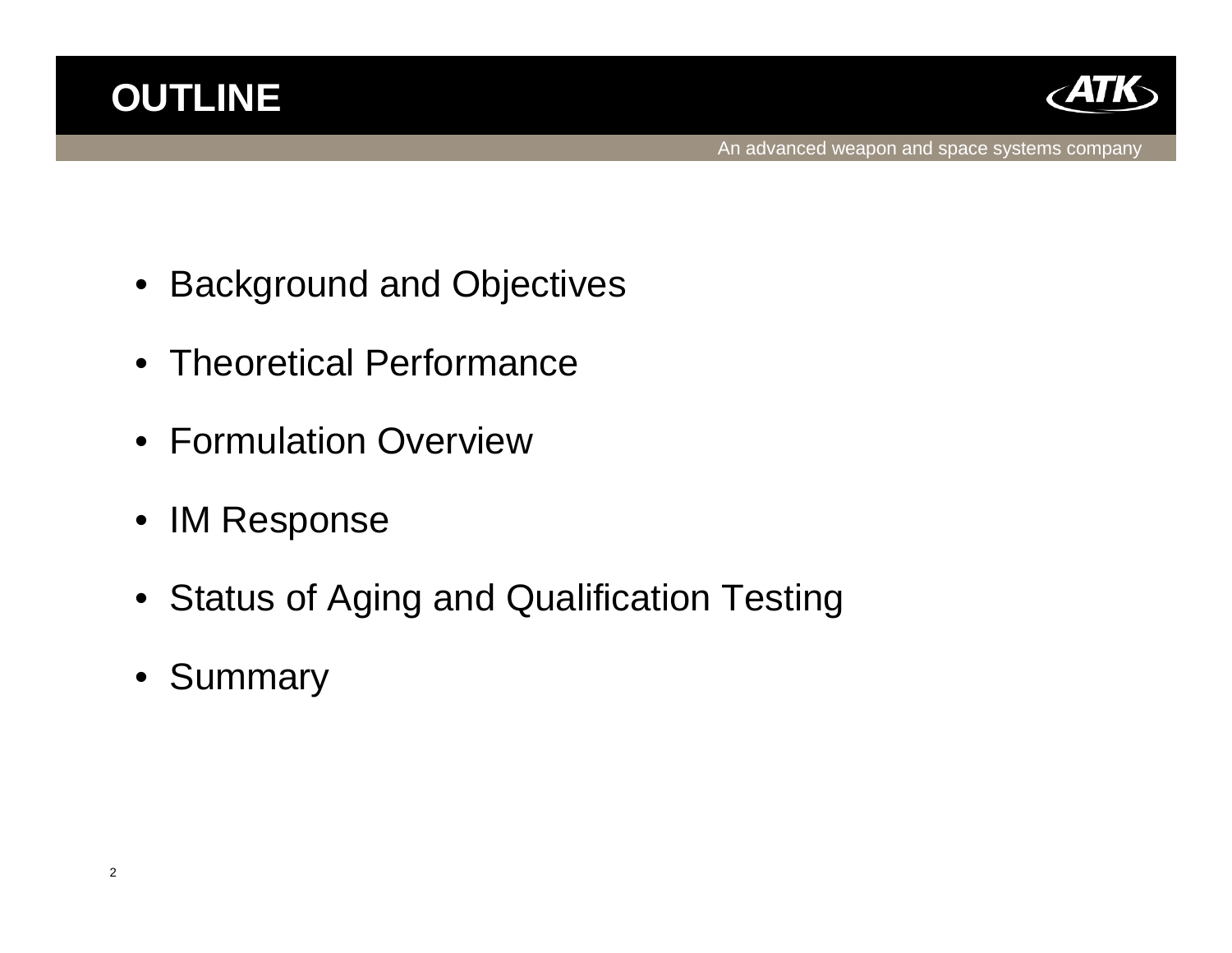

# **Delivery packages for precision-guided munitions are often very costly**

• High performance warheads increase the cost effectiveness of these munitions

### **Objective: Develop cast/cure explosive with increased lethality over current state-of-the-art**

- 90% CL-20 castable HTPB explosive (DLE-C038)
- Develop robust processing (low end-of-mix viscosities)
- Meet IM requirements
- Perform qualification testing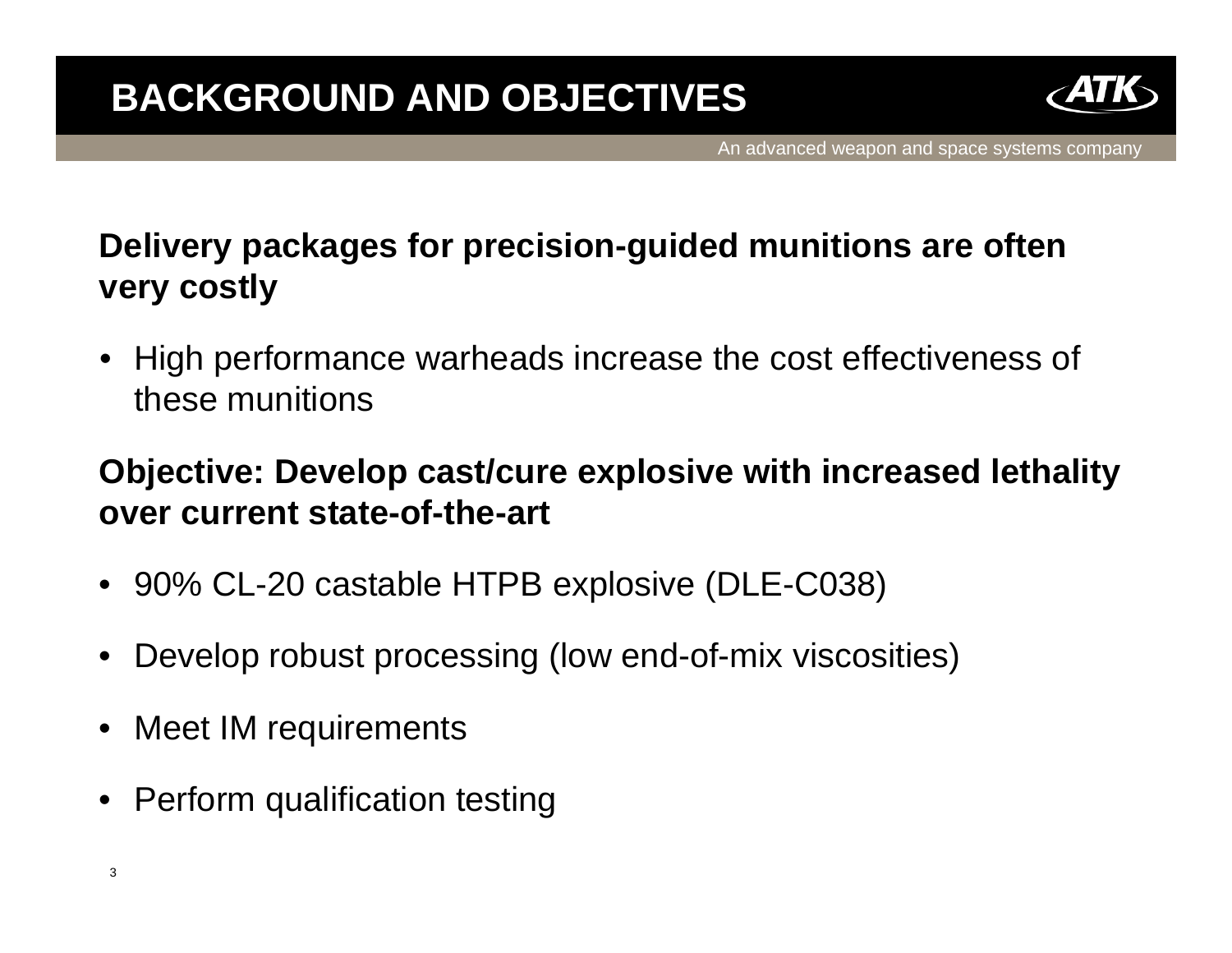# **PERFORMANCE COMPARISON**



An advanced weapon and space systems company

#### **Cheetah Predictions:**

| <b>Formulation</b>                     | <b>DLE-C038</b><br>(Castable) | <b>PBXN-110</b><br>(Castable) | <b>LX-14</b><br>(Pressed) |
|----------------------------------------|-------------------------------|-------------------------------|---------------------------|
| $CL-20$                                | 90                            |                               |                           |
| <b>HMX</b>                             |                               | 88                            | 95.5                      |
| Estane                                 |                               |                               | 4.5                       |
| HTPB/Plasticizer                       | 10                            | 12                            |                           |
| Total Solids (%)                       | 90                            | 88                            | 95.5                      |
| Density $(g/cc)$                       | 1.821                         | 1.677                         | 1.834                     |
| $P_{ci}$ (Kbar)                        | 330                           | 249                           | 344                       |
| Measured $V_d$ (km/s)                  | 8.73 unconfined               | 8.39 measured                 | 8.84 measured             |
|                                        | 9.04 confined                 |                               |                           |
| CJ Temperature $({}^{\circ}K)$         | 4168                          | 3670                          | 3928                      |
| Energy @ $V/V_0 = 6.5$ (kJ/cc)         | 8.41                          | 6.88                          | 8.58                      |
| <b>Total Mechanical Energy (kJ/cc)</b> | 10.24                         | 8.88                          | 10.27                     |

- Compared to PBXN-110, DLE-C038 has 32% increase in CJ pressure and 22% increase in expansion energy at  $V/V<sub>o</sub> = 6.5$
- Similar energy to LX-14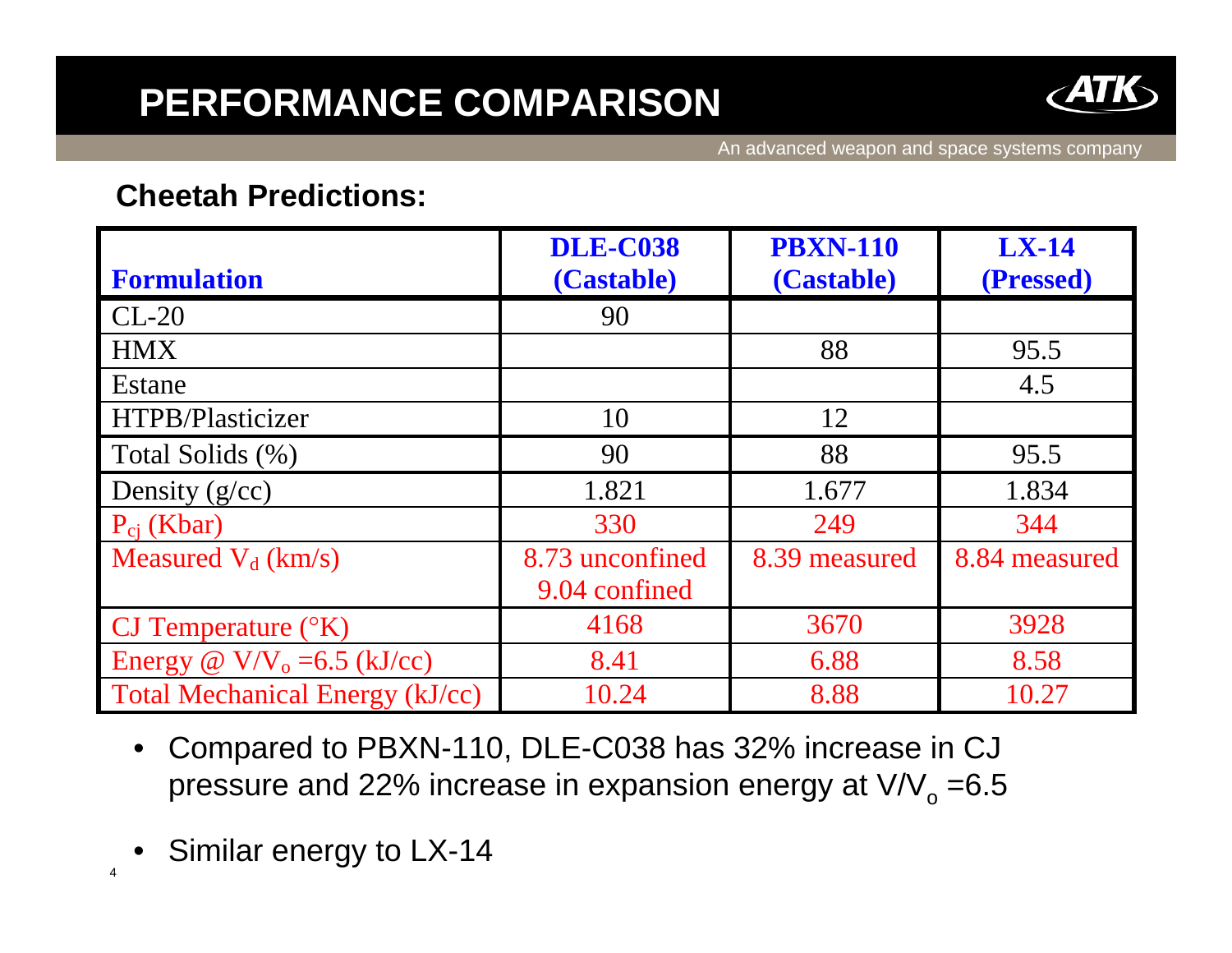

- **Composition uses commonly available sizes of CL-20**
	- No special particle sizes are required
- **Good laboratory scale sensitivity**
	- Friction, impact, ESD, thermal stability
- **New plasticizer used that reduces viscosity and provides excellent mechanical properties over a wide temperature range**
	- Viscosity reduction as much as 90 kP when compared with DOA
- **Robust processing**
	- Over twenty 1-gallon mixes with excellent processing using a variety of material lots
- **Excellent small-scale IM response**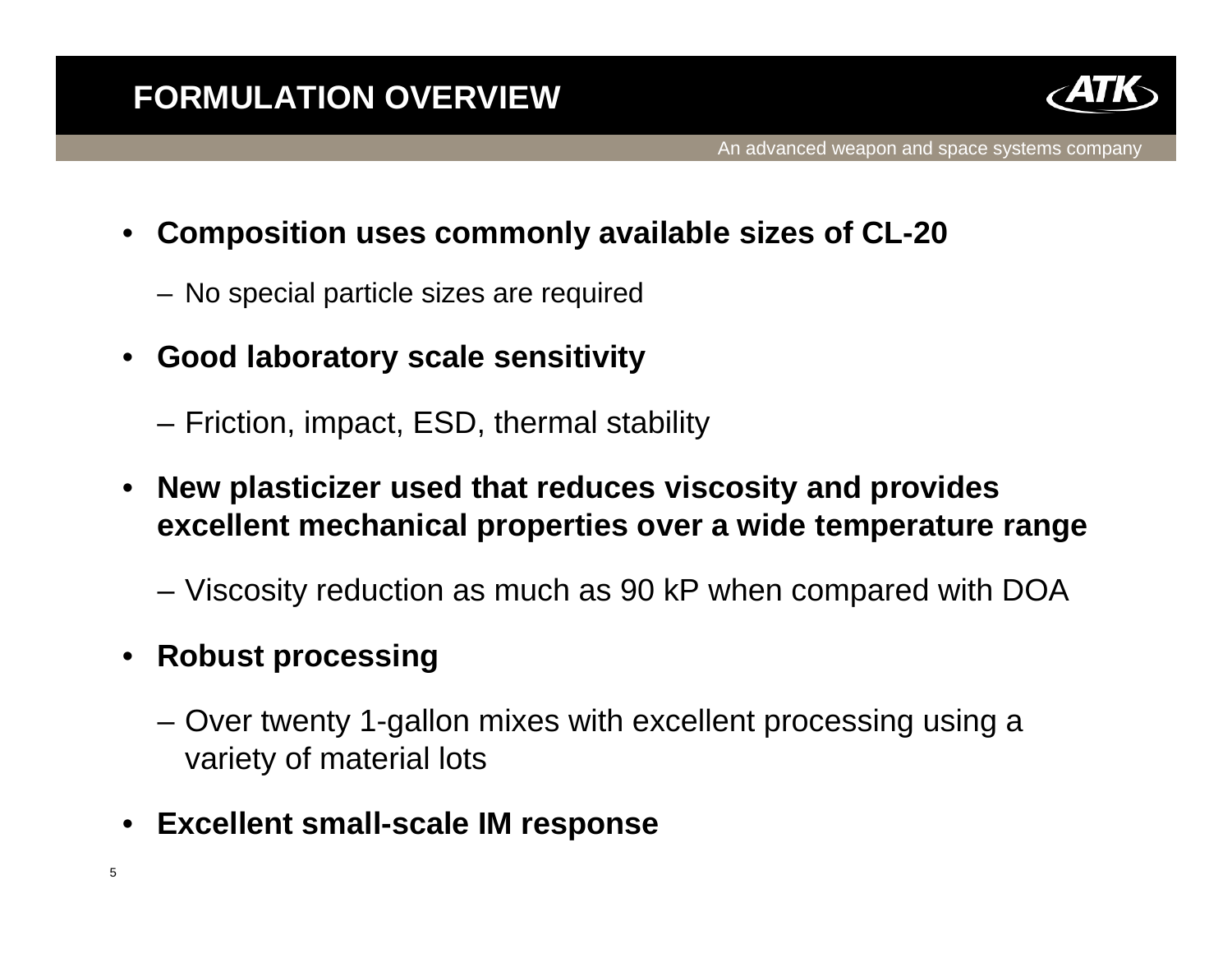### **VARIABLE CONFINEMENT COOKOFF TEST (VCCT)**



An advanced weapon and space systems company

### **Mild VCCT reactions were observed**

- Sample heated at 6 °F/hour.
- 



| VCCT (Two tests except for 0.090 in. wall) |                                  |                       |  |
|--------------------------------------------|----------------------------------|-----------------------|--|
| <b>Wall Thickness (in.)</b>                | <b>Reaction Temperature (°C)</b> | <b>Result</b>         |  |
| 0.030                                      | 156/156                          | burn/burn             |  |
| 0.045                                      | 156/156                          | burn/burn             |  |
| 0.060                                      | 157/156                          | burn/pressure rupture |  |
| 0.075                                      | 156/158                          | burn/pressure rupture |  |
| 0.090                                      | 156                              | pressure rupture      |  |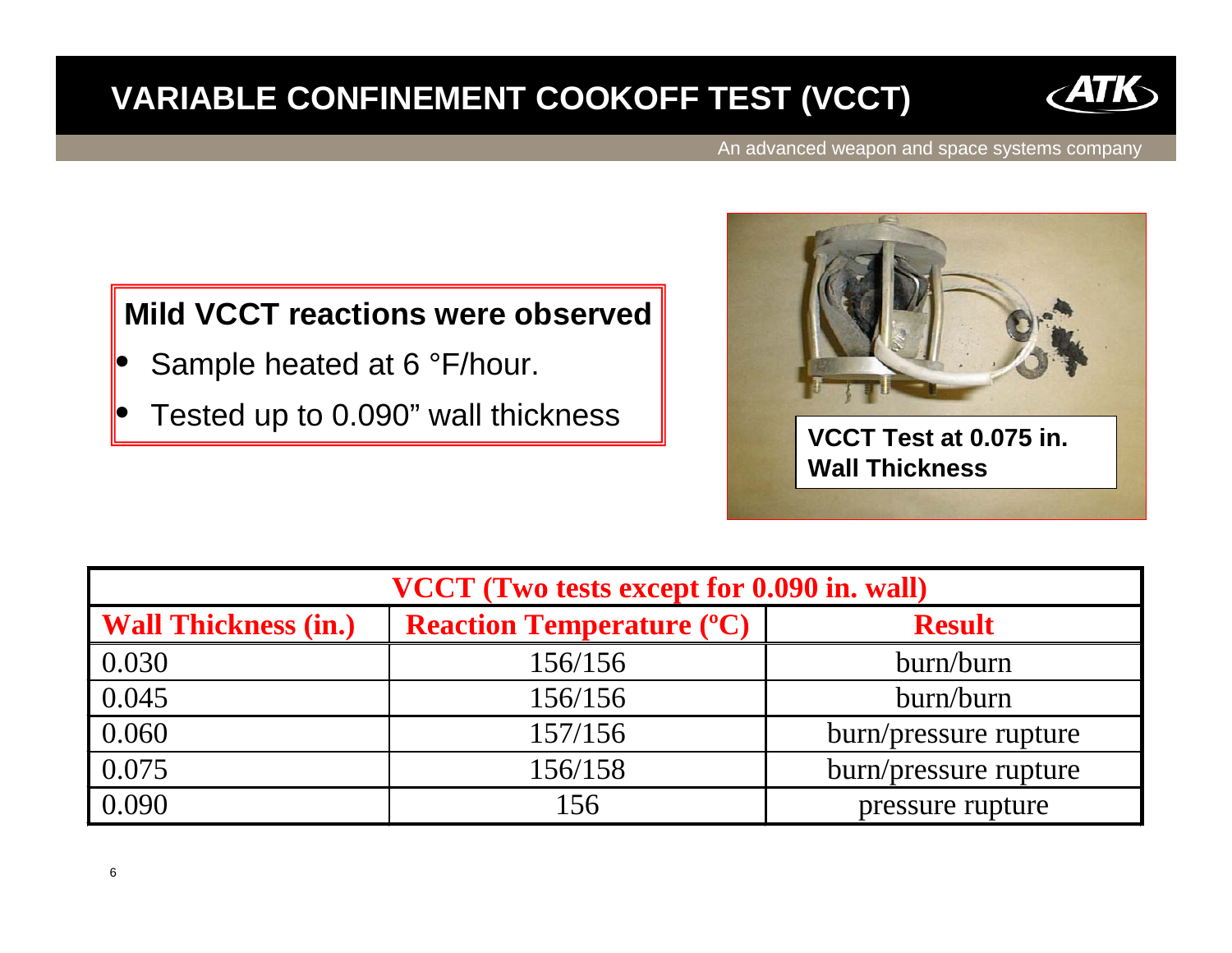### **IM TESTING OF 3.2 IN. GENERIC SHAPED CHARGES**



An advanced weapon and space systems company

- Device loaded with approximately 960 g DLE-C038
- Bullet impact and slow cookoff testing conducted according to MIL-STD-2105C (except 1 bullet used)
- Event covered with high speed video (12,500 fps) , regular video, and blast overpressure



**Schematic of Generic 3.2" Shaped Charge**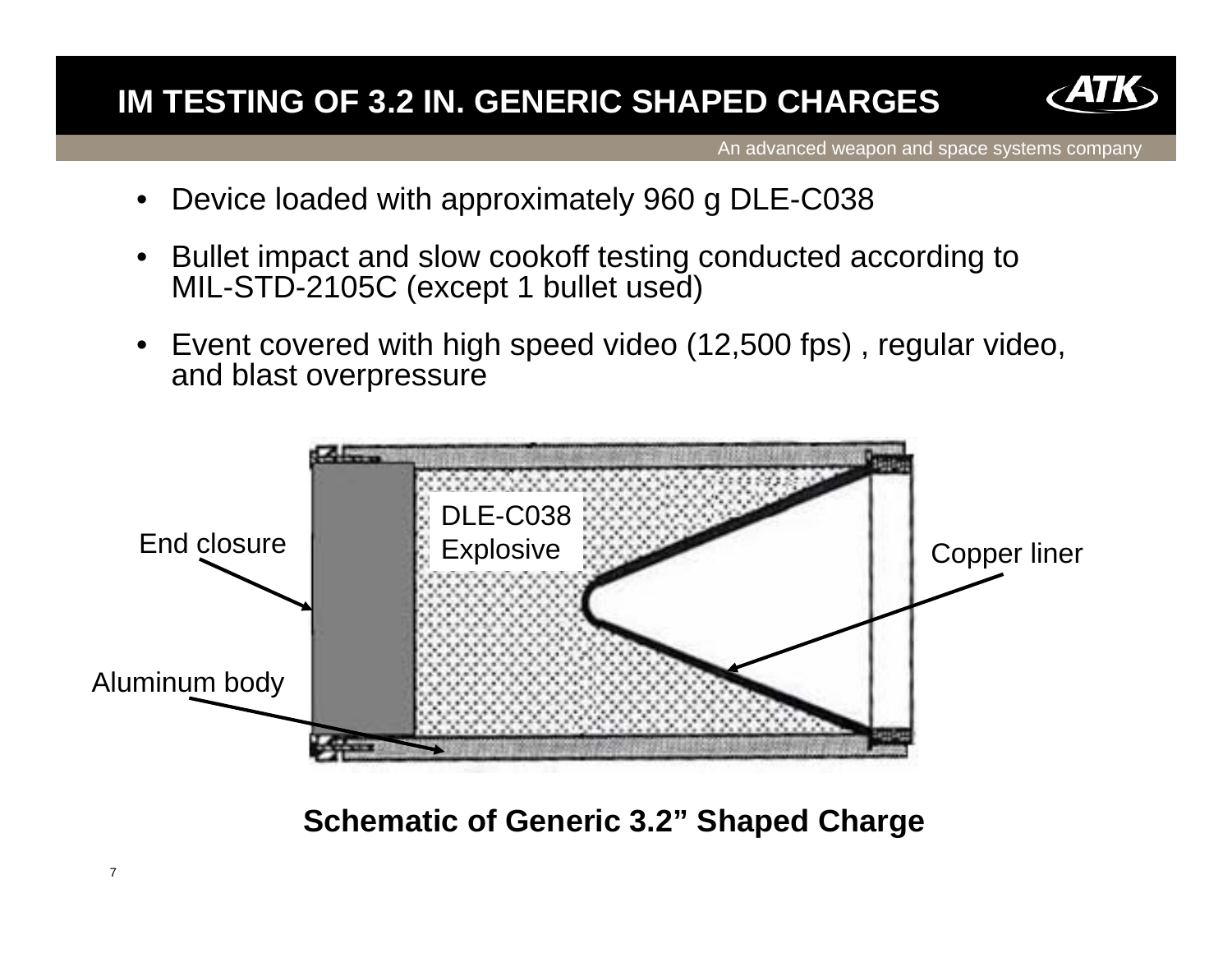#### $\epsilon$ ATK **BULLET IMPACT OF 3.2 IN. SHAPED CHARGE**

An advanced weapon and space systems company

#### **50 cal impact at 2800 ft/s**

### **Result – Type IV reaction (pressure rupture)**

- Flame visible from entrance and exit hole that quickly died out and was followed by mild burning of explosive fill
- End closure traveled about 200 ft and main body 60 ft (mostly rolling on ground)
- No overpressure



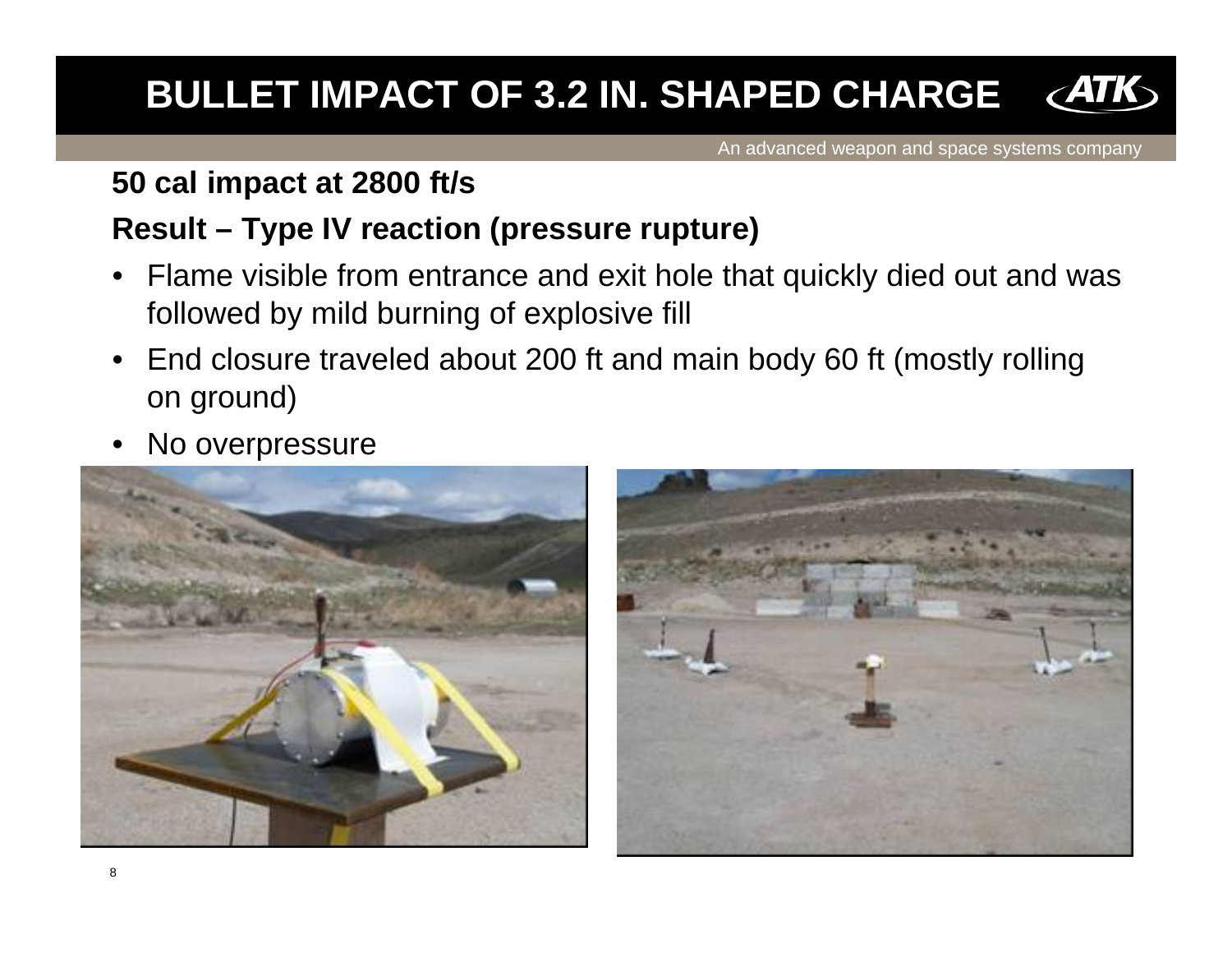# **BULLET IMPACT OF 3.2 IN. SHAPED CHARGE**

An advanced weapon and space systems company

**No damage to end closure or copper liner**

**Only a small crack in the main body that extends from the enlarged exit hole to the edge of the case**

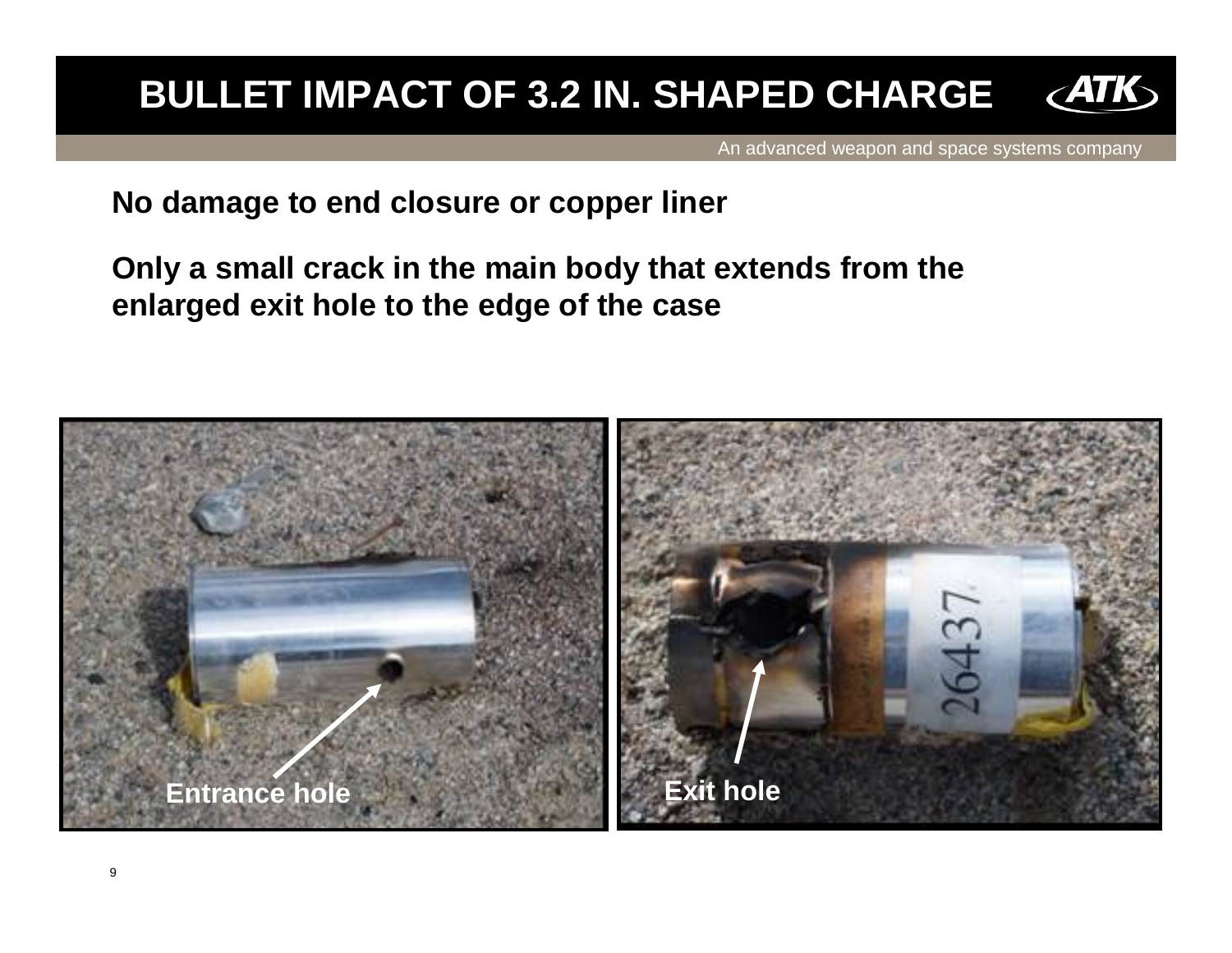# **BULLET IMPACT HIGH SPEED VIDEO**



An advanced weapon and space systems company

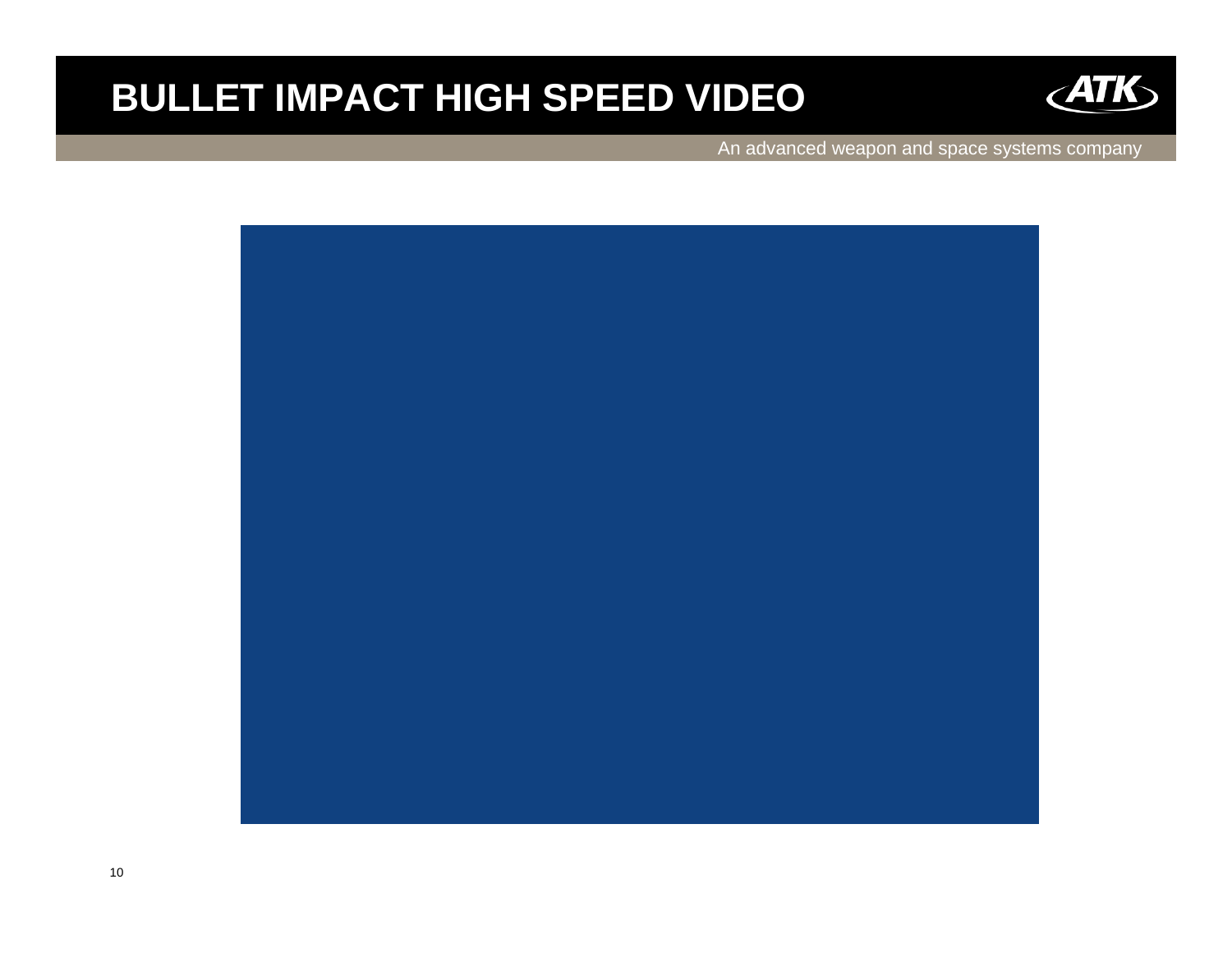# **BULLET IMPACT REGULAR VIDEO**



An advanced weapon and space systems company

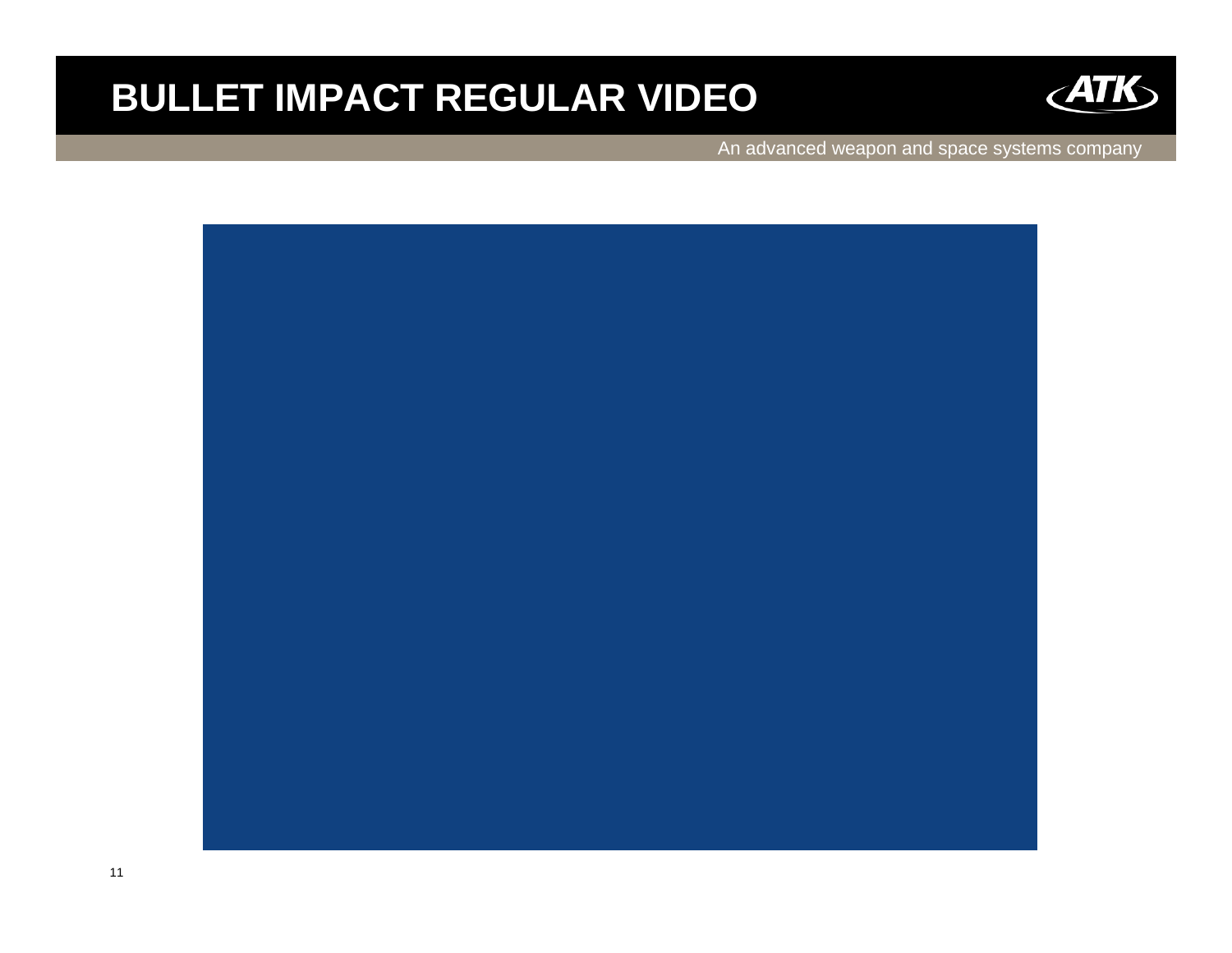# **SLOW COOKOFF OF 3.2 IN. SHAPED CHARGE**

An advanced weapon and space systems company

### **Electric oven heated at 6 °F/hr**

### **Result – Type V reaction (burn)**

- Reaction occurred at oven temperature of 158 ° C (317 °F)
- End closure separated from main body but remained inside oven
- No overpressure

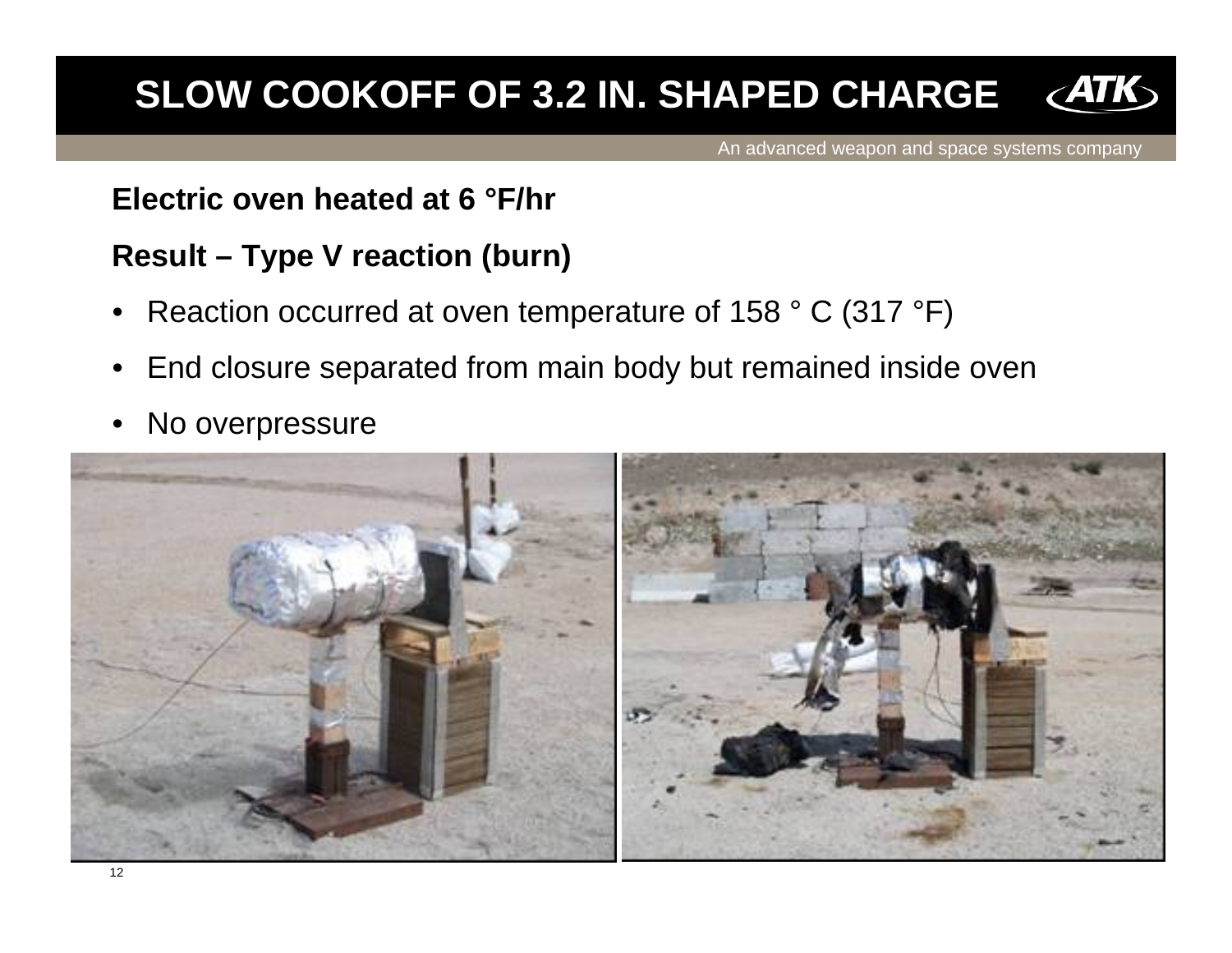# **SLOW COOKOFF OF 3.2 IN. SHAPED CHARGE**

An advanced weapon and space systems company

#### **No damage to main body, end closure, or copper liner**



Main body and end closure The Copper liner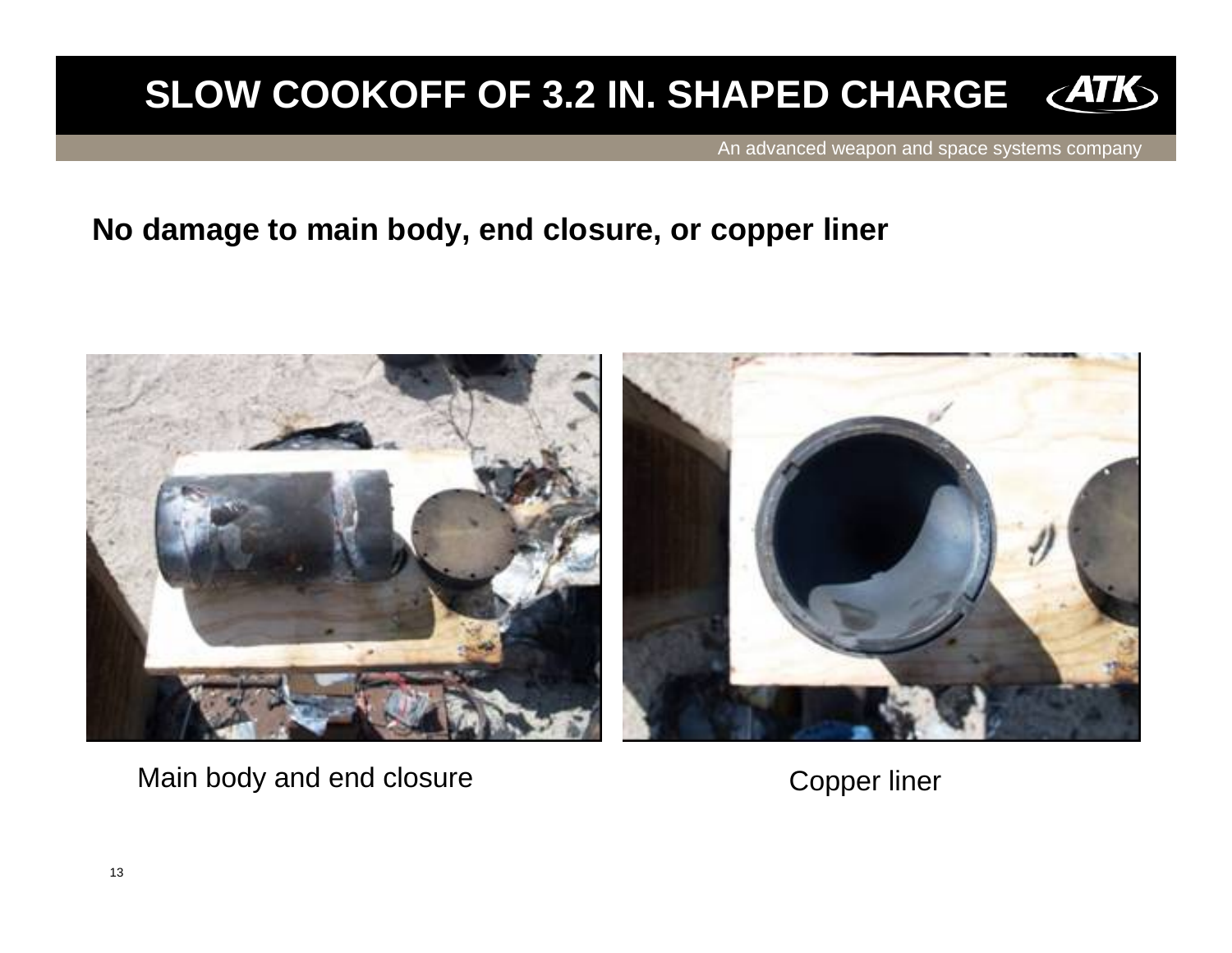### **SLOW COOKOFF REGULAR VIDEO**



An advanced weapon and space systems company

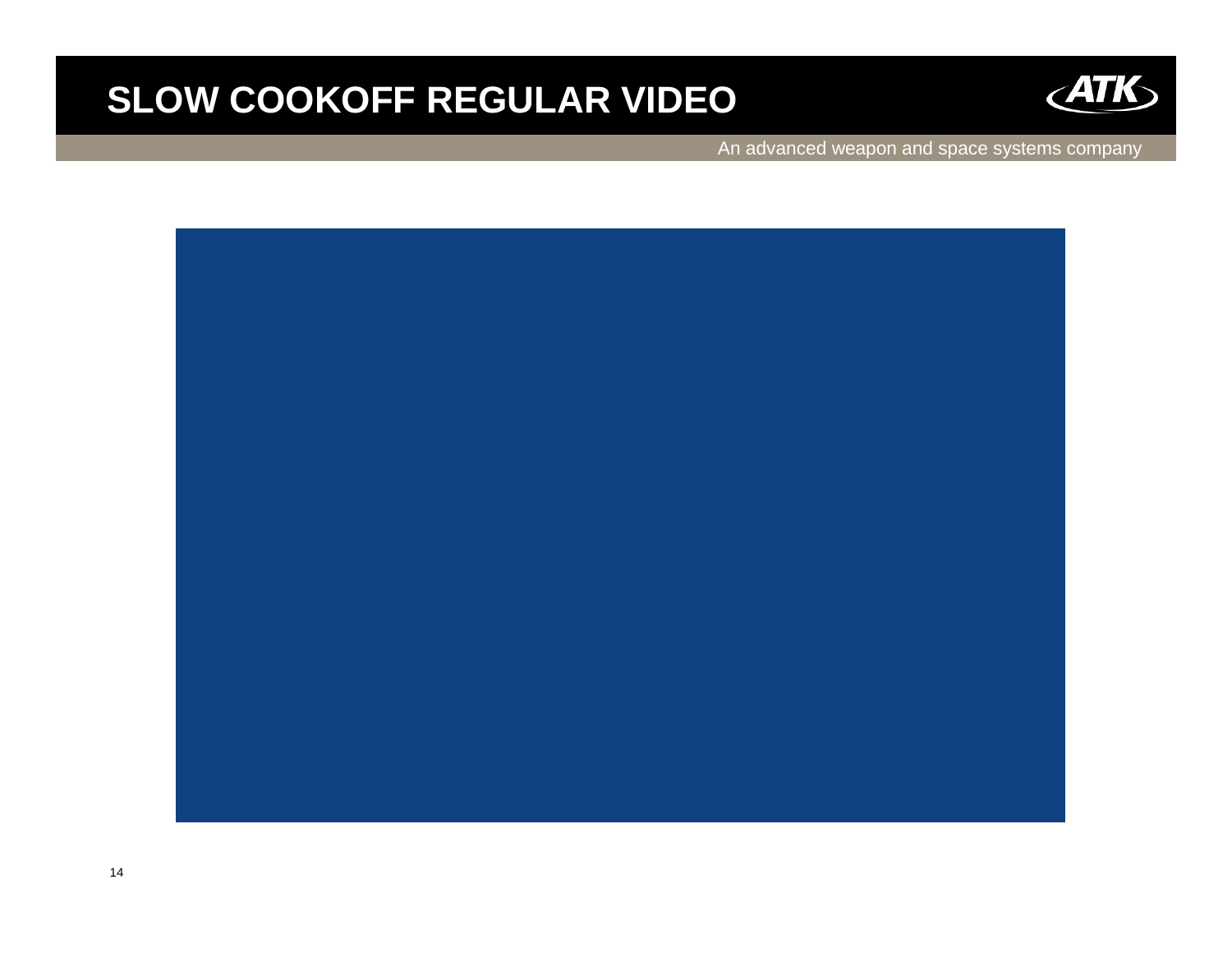

### **Test plan followed NAVSEAINST 8020.5C**

### **Aging at two conditions for 1 year**

- Accelerated aging at 70 °C
- Humidity aging at 25 °C temperature and 30% RH
- Mechanical properties
- Impact and friction sensitivity
- Thermal stability (DSC)
- LSGT
- CL-20 polymorph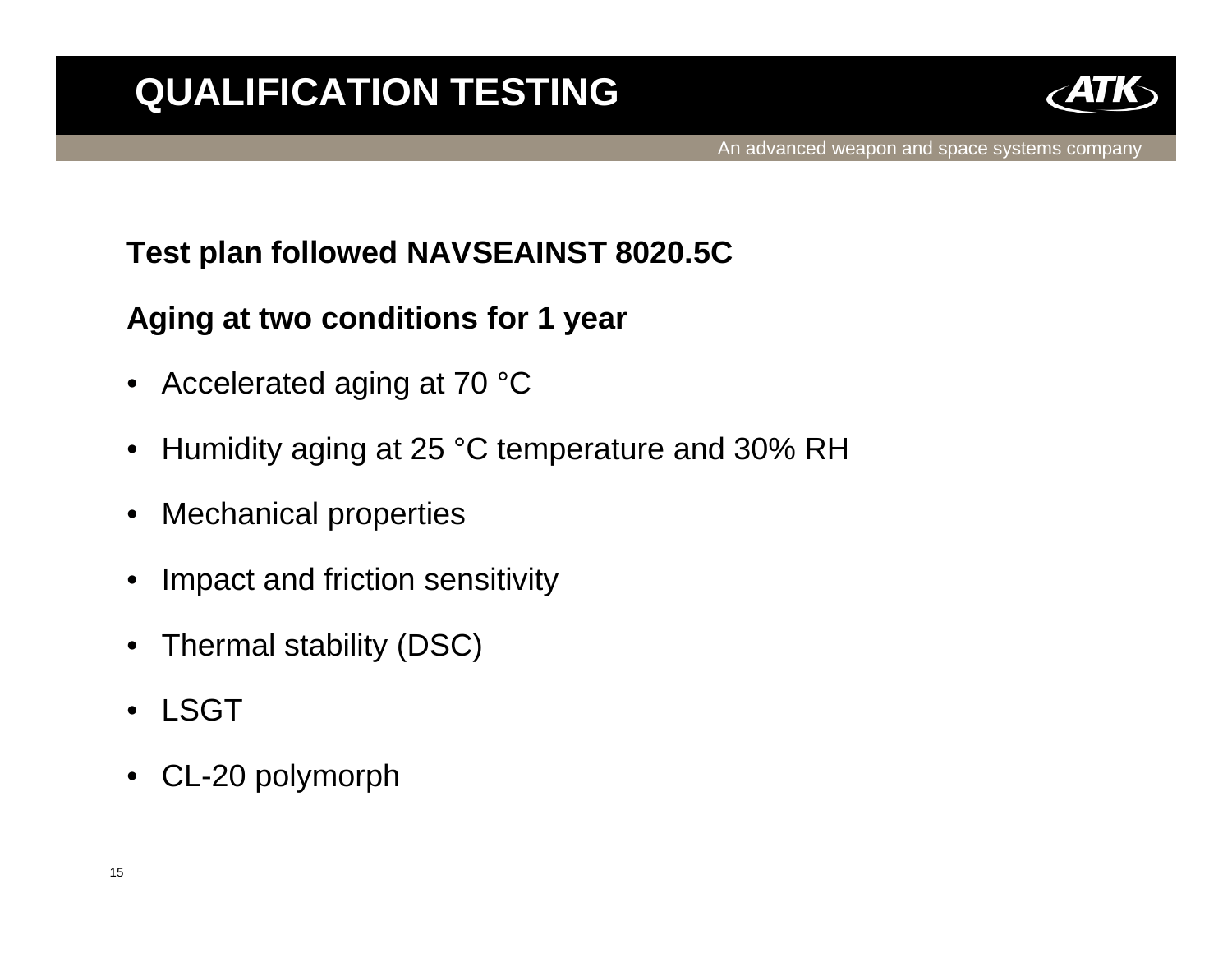

#### **No change in friction sensitivity**

| Aging at $70 °C$<br>ABL Friction 50% Point (Method 1021 of MIL-STD-1751A)<br>$(lb)$ |           |           |              |              |              |
|-------------------------------------------------------------------------------------|-----------|-----------|--------------|--------------|--------------|
| <b>Material</b>                                                                     | 0 Time    | 2 month   | 4 month      | 8 month      | 12 month     |
| DLE-C038                                                                            | 355@8ft/s | 363@8ft/s | $380@8$ ft/s | 537@8 ft/s   | 589@8 ft/s   |
| $(Lot RH-01-15)$                                                                    |           |           |              |              |              |
| <b>RDX</b>                                                                          | 389@8ft/s | 324@8ft/s | $427@8$ ft/s | $324@8$ ft/s | $427@8$ ft/s |
| $(Lot 218-7-022)$                                                                   |           |           |              |              |              |
| DLE-C038                                                                            | 355@8ft/s |           |              |              | $427@8$ ft/s |
| (sealed at ambient)                                                                 |           |           |              |              |              |
| temperature)                                                                        |           |           |              |              |              |

| <b>Aging at 38% RH and Ambient Temperature</b><br>ABL Friction 50% Point (Method 1021 of MIL-STD-1751A)<br><b>(lb)</b> |           |               |  |
|------------------------------------------------------------------------------------------------------------------------|-----------|---------------|--|
| <b>Material</b>                                                                                                        | 0 Time    | 12 month      |  |
| DLE-C038 (Lot RH-01-15)                                                                                                | 355@8ft/s | 479 $@8$ ft/s |  |
| RDX (Lot 218-7-022)                                                                                                    | 389@8ft/s | $427@8$ ft/s  |  |
| DLE-C038 (sealed at                                                                                                    | 355@8ft/s | $427@8$ ft/s  |  |
| ambient temperature)                                                                                                   |           |               |  |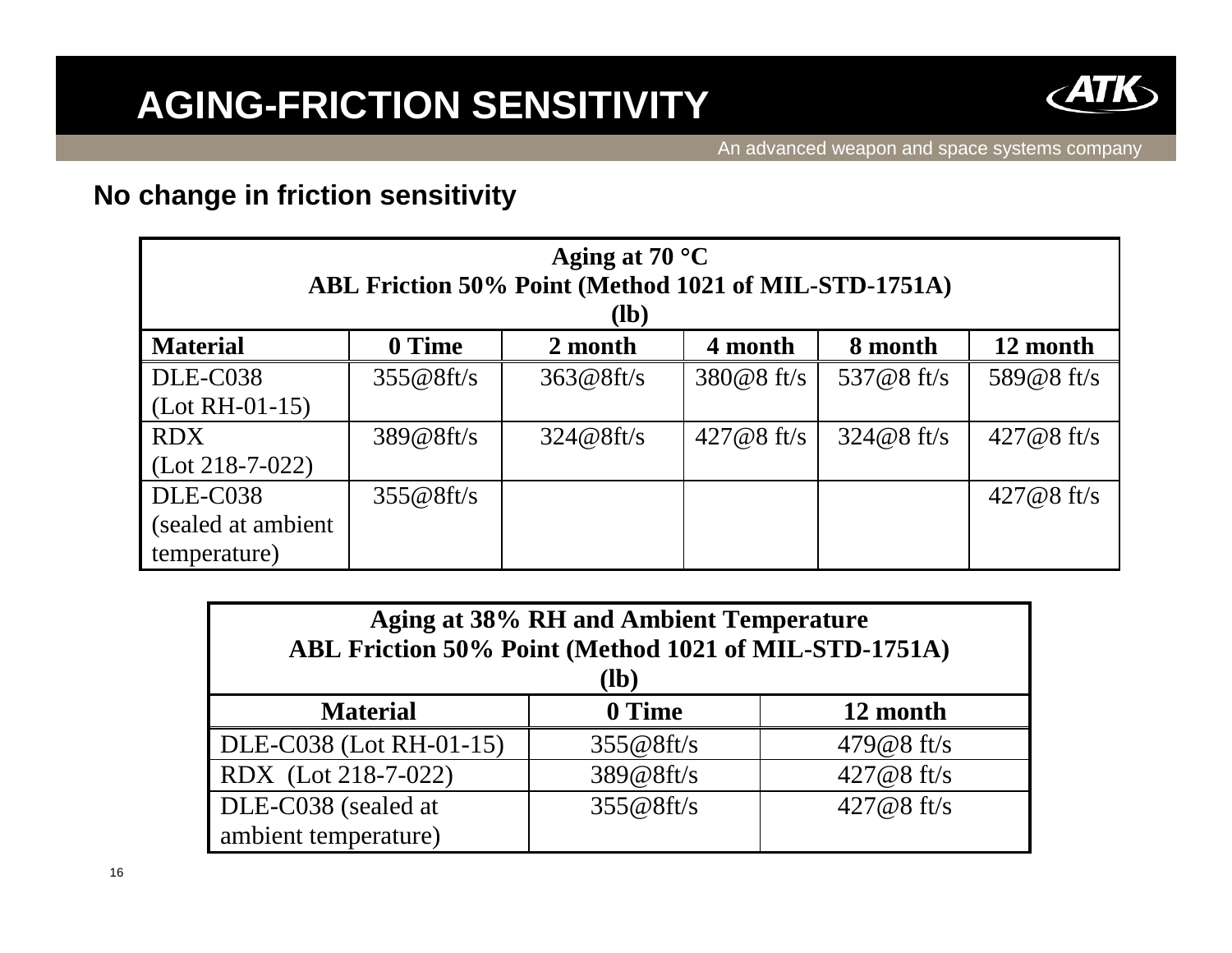

**Impact sensitivity** - No change in BOE impact

**Thermal Stability** – No change in DSC onset

**CL-20 Polymorph** – CL-20 remains in desired ε polymorph as measured with FTIR

**Shock sensitivity** – Large Scale Gap Test (LSGT) increased from 160 cards to 176 cards when aged at 70 °C

• Still within historical range of PBXN-110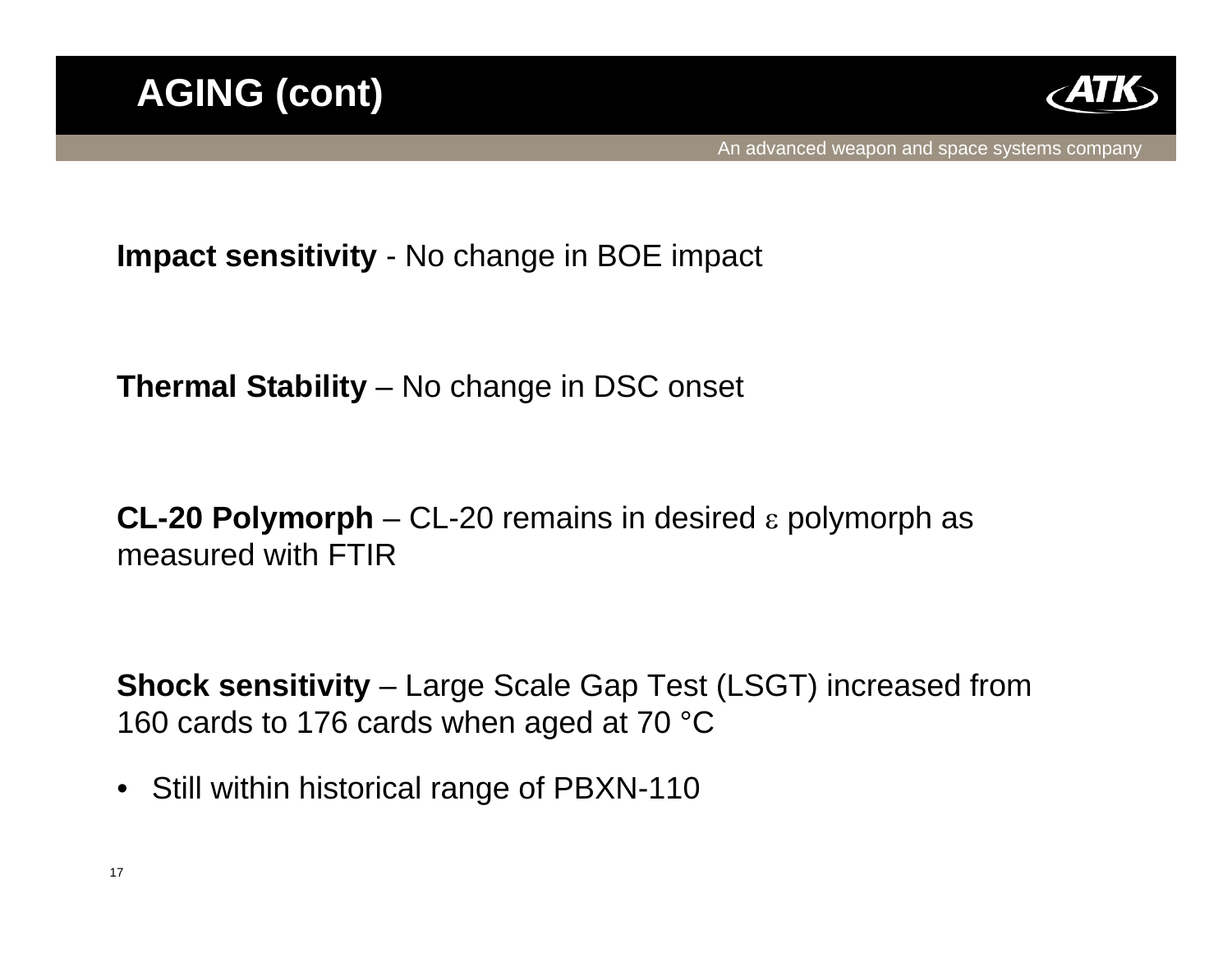# **AGING – MECHANICAL PROPERTIES**



### **Formulation hardens at elevated temperature**

• Similar behavior to PBXN-110

**Mechanical properties not effected by humidity aging**

| <b>Uniaxial Tensile Properties of DLE-C038</b>                                   |        |         |         |         |          |
|----------------------------------------------------------------------------------|--------|---------|---------|---------|----------|
| Aging at $70^{\circ}$ C                                                          |        |         |         |         |          |
| (2.0 in/min crosshead rate with JANNAF Class C dogbones at 75 $\rm{^{\circ}F}$ ) |        |         |         |         |          |
|                                                                                  | 0 Time | 2 month | 4 month | 8 month | 12 month |
| Modulus (psi)                                                                    | 701    | 972     | 1326    | 2690    | 3549     |
| Failure Strain (%)                                                               | 19     | 15      | 13      | 8.5     |          |
| Max Stress (psi)                                                                 | 105    | 140     | 171     | 228     | 249      |

| <b>Uniaxial Tensile Properties of DLE-C038</b><br><b>Aging at 38% RH and Ambient Temperature</b><br>$(2.0 \text{ in/min crosshead rate with JANNAF Class C dogbones at 75 °F})$ |        |           |  |
|---------------------------------------------------------------------------------------------------------------------------------------------------------------------------------|--------|-----------|--|
|                                                                                                                                                                                 | 0 Time | 12 Months |  |
| Modulus (psi)                                                                                                                                                                   | 701    | 620       |  |
| Failure Strain (%)                                                                                                                                                              | 19     | 19        |  |
| Max Stress (psi)                                                                                                                                                                | 105    | 98        |  |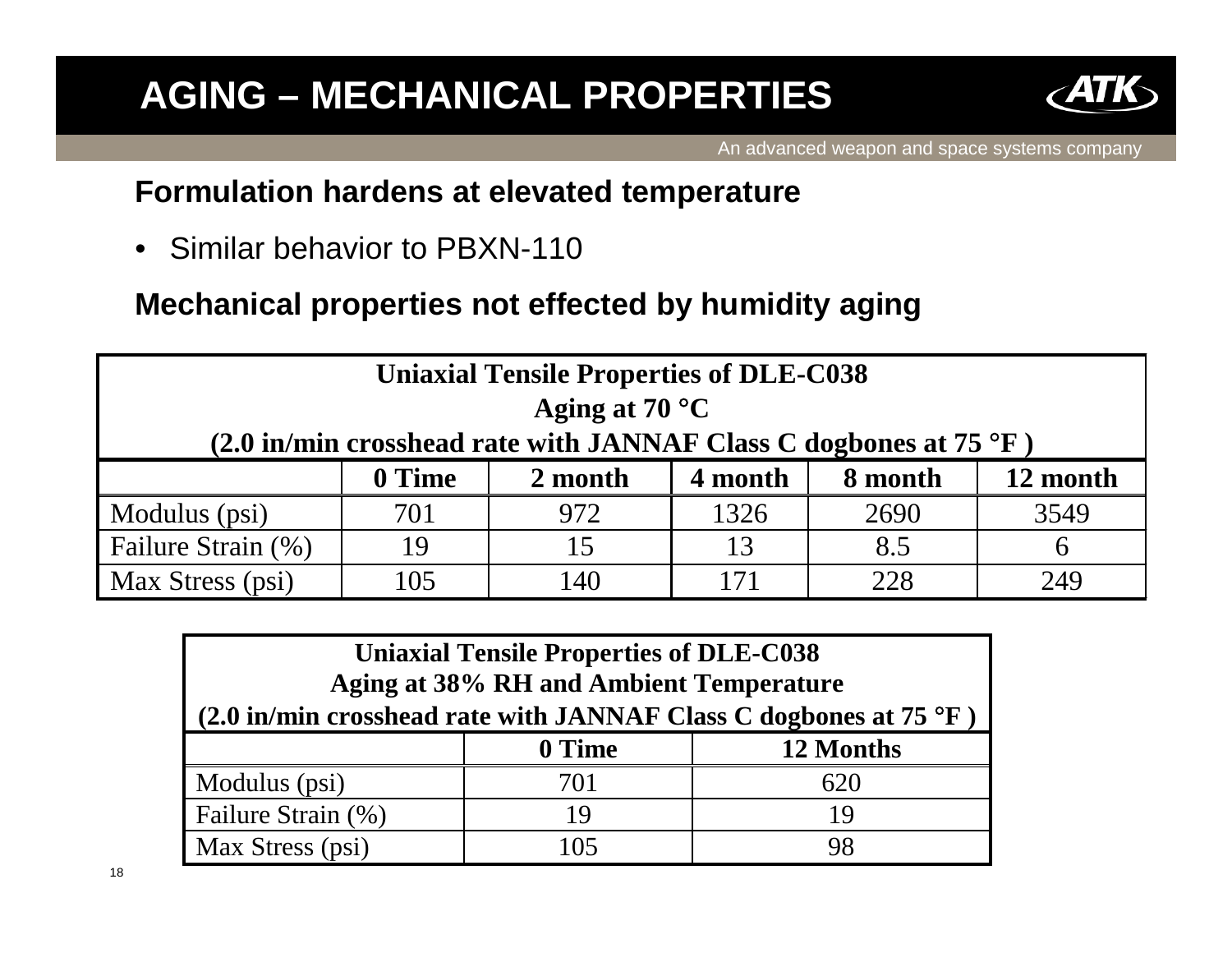# **AGING – MECHANICAL PROPERTIES**



An advanced weapon and space systems company

#### **Hardening at elevated temperature similar to PBXN-110**

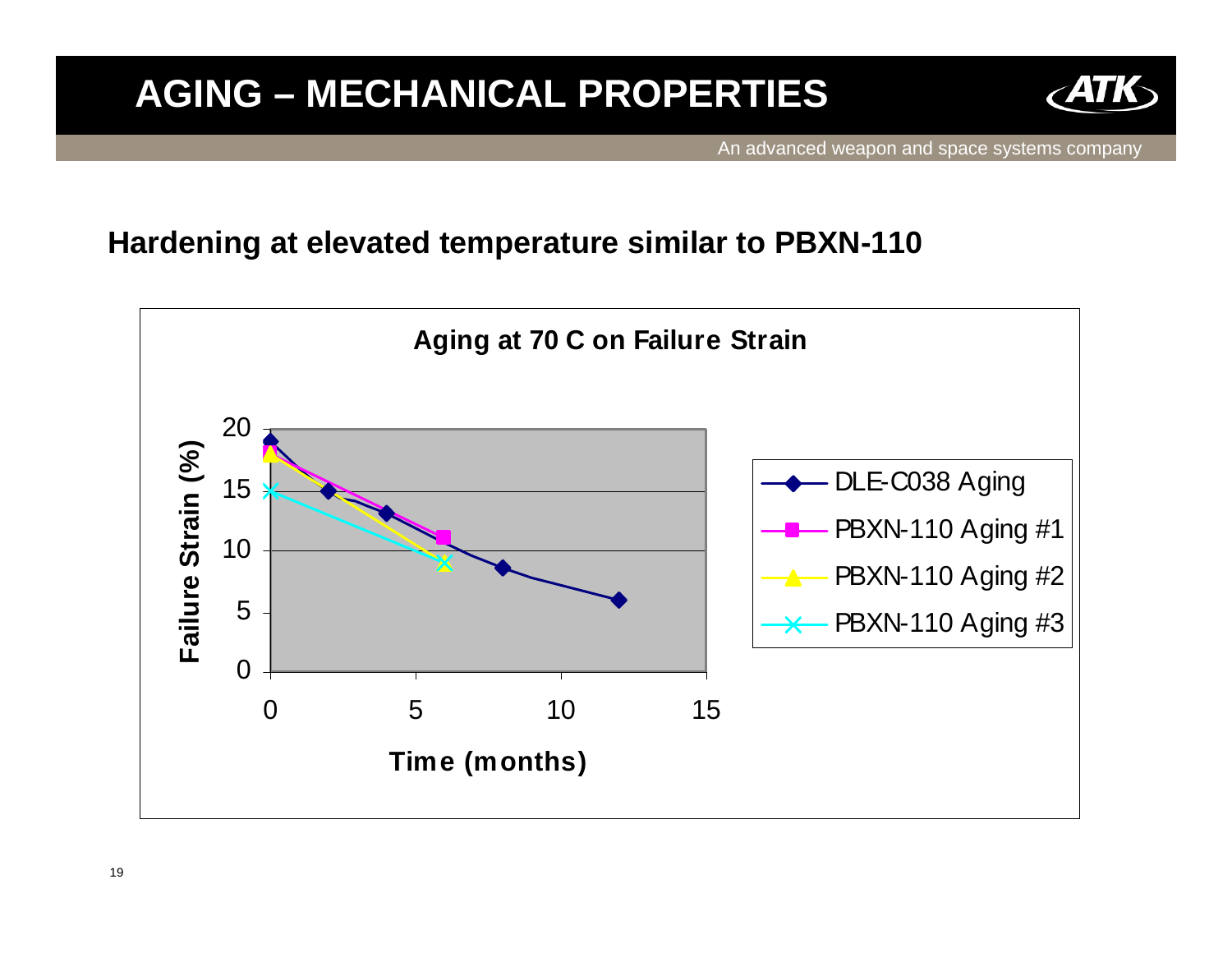# **ADDITIONAL QUALIFICATION TESTING**



An advanced weapon and space systems company

### **Testing According to MIL-STD-1751A**

- Cap Test
- Coefficient of Thermal expansion
- Critical Diameter
- Detonation Pressure Dent test
- Detonation Velocity
- Vacuum Thermal Stability (VTS)
- Exudation
- Growth (from temperature cycling)
- Ignition and unconfined burning
- Thermal stability (oven test)
- Toxicity (compiled from individual ingredients)

#### **Excellent results seen in all these tests!**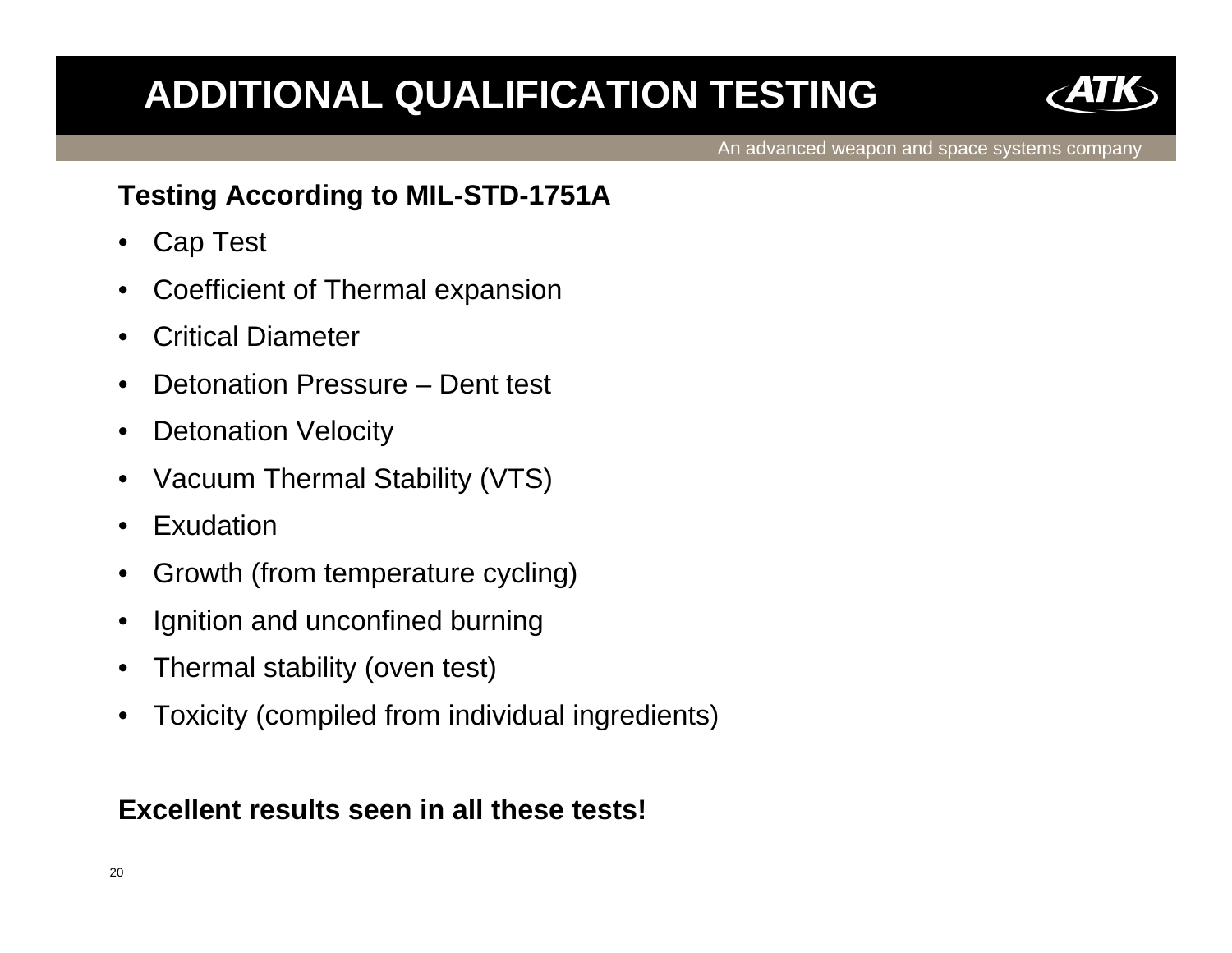

#### **Measure Gurney energy with cylinder expansion test**

**Complete qualification test report**